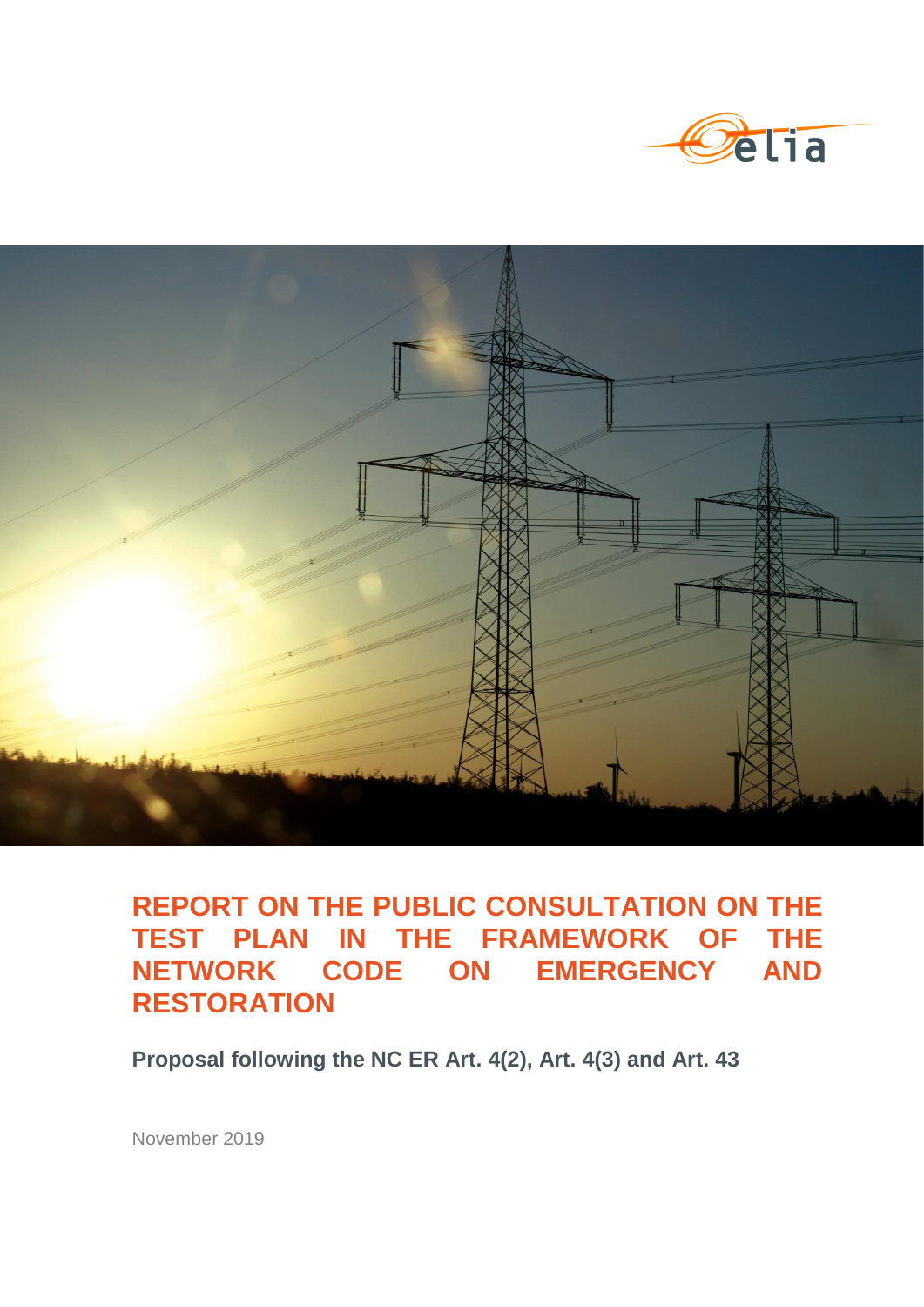# TABLE OF CONTENTS

|    | Report on the public consultation on the test plan in the framework of the        |  |
|----|-----------------------------------------------------------------------------------|--|
|    |                                                                                   |  |
| 1. |                                                                                   |  |
| 2. |                                                                                   |  |
| 3. |                                                                                   |  |
|    |                                                                                   |  |
|    |                                                                                   |  |
|    |                                                                                   |  |
|    | 3.2. Section 5: Compliance testing of demand facilities providing demand side     |  |
|    |                                                                                   |  |
|    |                                                                                   |  |
|    |                                                                                   |  |
|    |                                                                                   |  |
|    | 3.3. Section 5.2: Defence Service Providers delivering demand response low        |  |
|    |                                                                                   |  |
|    |                                                                                   |  |
|    |                                                                                   |  |
|    |                                                                                   |  |
|    | 3.4. Section 7.1: Compliance testing of low frequency demand disconnection (LFDD) |  |
|    |                                                                                   |  |
|    |                                                                                   |  |
|    |                                                                                   |  |
|    |                                                                                   |  |
|    |                                                                                   |  |
|    |                                                                                   |  |
|    |                                                                                   |  |
|    |                                                                                   |  |
|    |                                                                                   |  |
| 1. |                                                                                   |  |
| 2. |                                                                                   |  |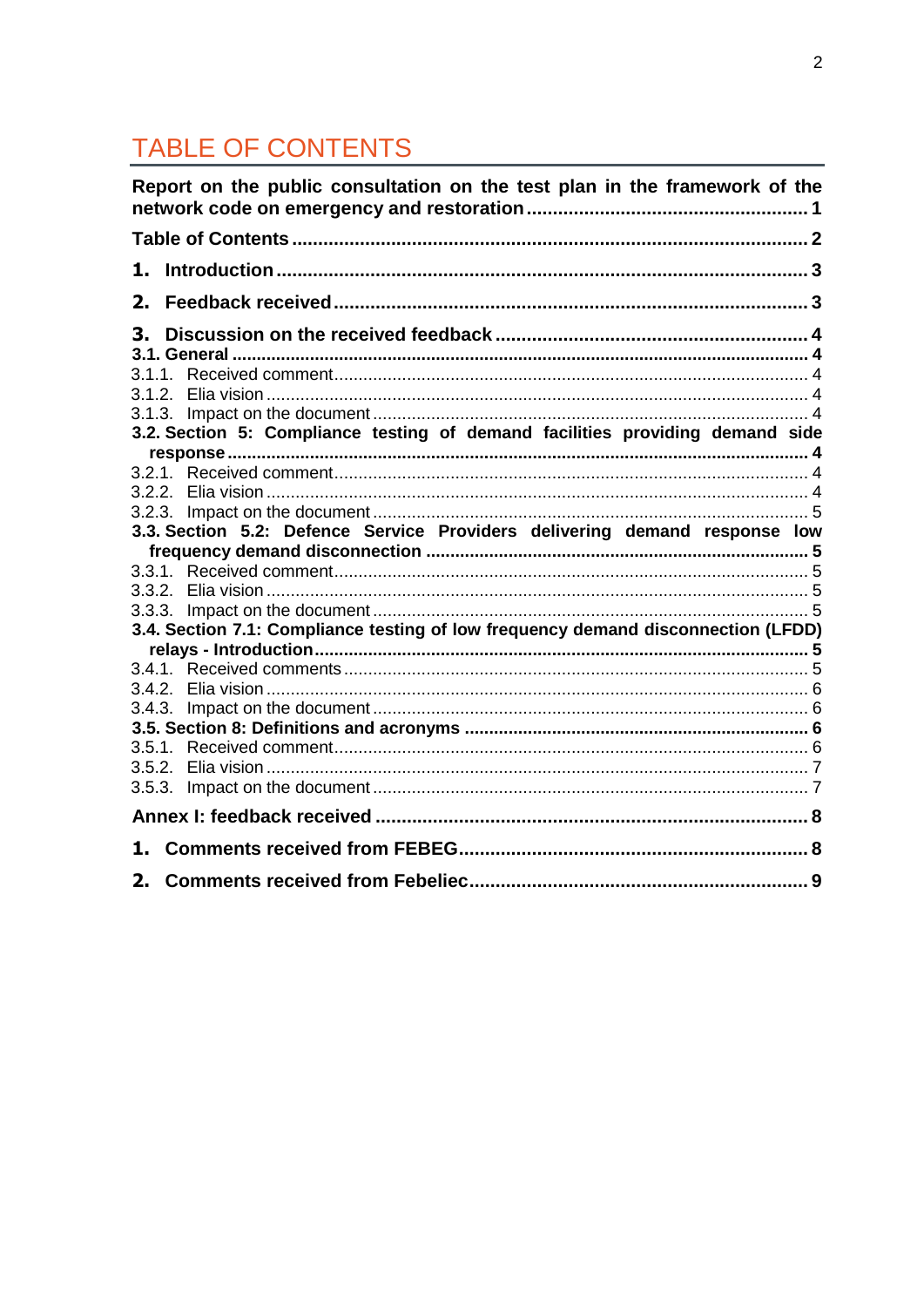## **1. Introduction**

From the 14<sup>th</sup> of October 2019 until the 14<sup>th</sup> of November 2019, Elia organized a public consultation on the Test Plan drafted in the framework of the Regulation (EU) 2017/2196 of 24 November 2017 establishing a network code on electricity emergency and restoration (NC ER).

This report aims at gathering the consultation's comments received and presenting Elia's vision on these consultation's comments.

This formal public consultation has been preceded by stakeholder's debates. These debates gave all parties the opportunity to present their comments and raise their concerns related to the proposed Test Plan. The proposal subject to public consultation already include the result of these discussions.

According to Article 4(2) and Article 4(3) of the NC ER and Article 259 of the Royal Decree of 22 April 2019 establishing a grid code governing operation of and access to the electricity transmission system, the Test Plan has to be submitted by 18 December 2019 to the Minister of energy for approbation.

The present report will present the feedback received in section 2 and discuss this feedback in Section 3.

## **2. Feedback received**

At the end of the consultation period on 14 November 2019, Elia received comments on the proposed Test Plan from the following market parties:

- Febeliec
- Febeg

The responses have been indicated as non-confidential. They are included in Annex I of this report and will also be made available on the Elia website, together with this consultation report.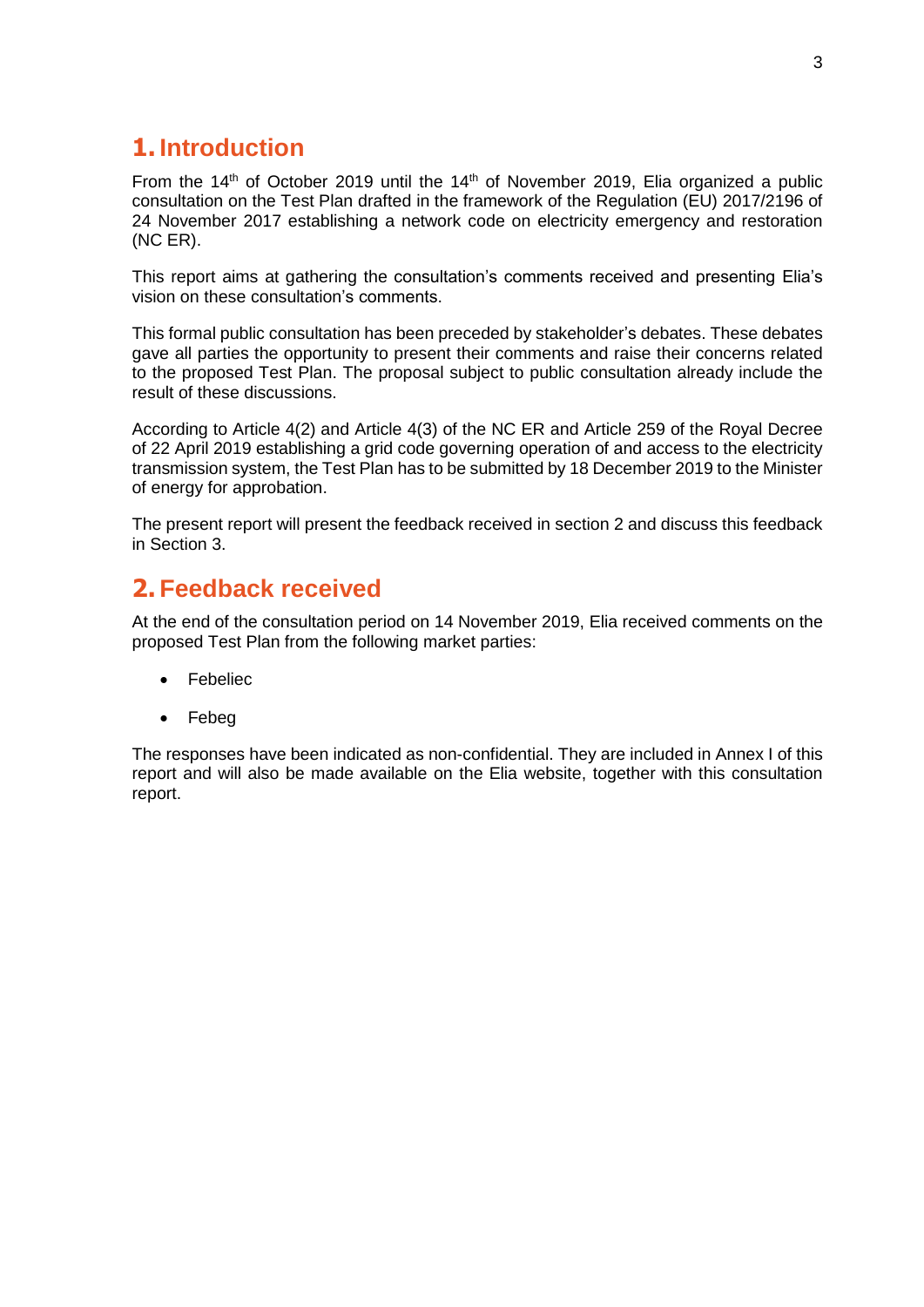## **3. Discussion on the received feedback**

All received comments have been analysed. Elia summarized and structured the reactions received and answered to the reactions in this section. The original reactions are included in Appendix 1 of this report and are also available on the website of Elia.

### **3.1. General**

### **3.1.1. Received comment**

*"On the test plan, Febeliec urges Elia to either publish the list of concerned SGUs or make sure that those SGUs are duly and correctly informed of their (exhaustive) obligations under this test plan."*

### **3.1.2. Elia vision**

The list of SGUs has been submitted to the Minister of Energy together with the System Defence Plan and the Restoration Plan. The SGUs will be informed individually of the obligations after the approval.

Despite this aspect, SGUs have, according to this proposal of the Test Plan no test obligations except if they have a contract with Elia to provide Black Start Services or if they are involved in LFDD relays test when used for load shedding.

### **3.1.3. Impact on the document**

The comment has no impact on the Test Plan.

### **3.2. Section 5: Compliance testing of demand facilities providing demand side response**

### **3.2.1. Received comment**

*"Febeliec understands from the document that currently no measures are included for defence service providers delivering demand response and demand response low frequency demand disconnection (LFDD), but asks that if any future version would contain any such measure, those will be preliminarily discussed with the grid users in the relevant working groups of the Elia Users' Group. "*

### **3.2.2. Elia vision**

In case Elia sees a need to foresee measures in the System Defence Plan to be executed by defence service providers delivering demand response and/or demand response low frequency demand disconnection, Elia will submit a new version of the System Defence Plan for approval to the Minister of Energy as stipulated in the Federal Grid Code and in Article 50(5) of NC ER.

According to Article 50(5) and Article 11 of the NC ER, the new version of the System Defence Plan will be designed in consultation with, among others, relevant DSOs and SGUs.

Furthermore, as indicated in the current version of the Test Plan, in case future versions of the System Defence Plan rely on measures from DSPs delivering demand response LFDD, a dedicated test will be developed in concertation with the stakeholders and taking into account the minimum requirements laid down in Article 45(2) of the NC ER and Article 37(4) of the NC DCC. In that case, a new version of the Test Plan will be submitted for approval.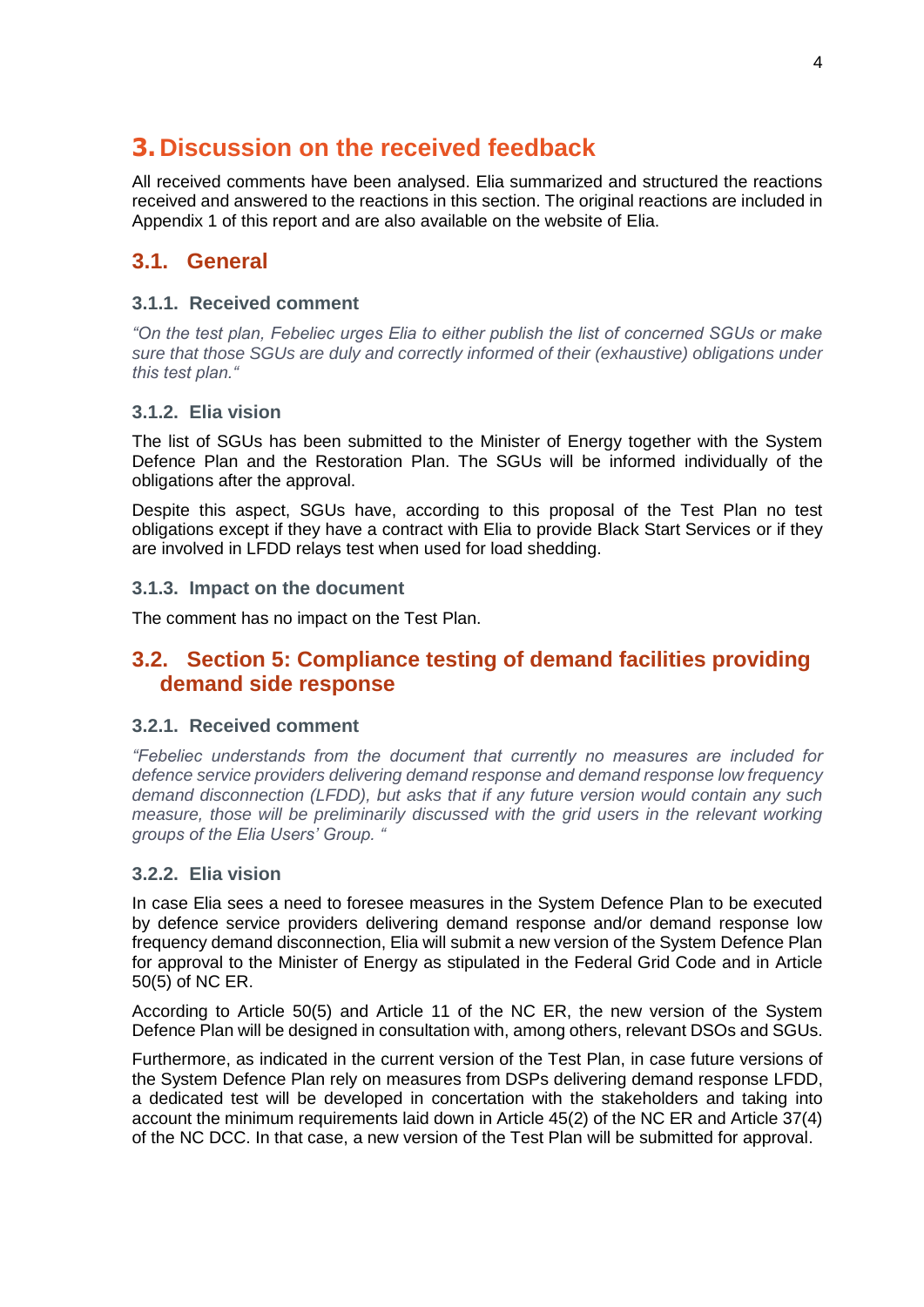#### **3.2.3. Impact on the document**

This comment has no impact on the Test Plan.

### **3.3. Section 5.2: Defence Service Providers delivering demand response low frequency demand disconnection**

#### **3.3.1. Received comment**

*"With respect to article 5.2, Febeliec would like to see the text and title reviewed in order not*  to refer to demand response but rather load shedding, as the low frequency demand *disconnection will not be a voluntary demand response service, but an obligatory, involuntary and non-remunerated load shedding. This would also make clear the distinction between article 5.1 and 5.2."*

#### **3.3.2. Elia vision**

Elia is constrained to use the wording indicated in the NC ER in its Test Plan.

Furthermore, Elia would like to remind that a distinction exists between the low frequency demand disconnection (LFDD) executed by a Defence Service Provider (DSP) and the LFDD executed by the TSO/DSOs by means of LFDD relays on their installations (load shedding).

According to Elia, a DSP executing LFDD will do it on a contractual basis or based on a legal obligation with LFDD relays installed on its installation. Furthermore, depending on the contractual terms or legal obligation, the frequency threshold could be different than the first frequency threshold considered for the load shedding plan (49 Hz).

The defence services elaborated in section 5.1 and 5.2 of the Test Plan are both delivered on a voluntary basis or are both resulting from a legal obligation. In section 5.1, the DSP is supposed to modify its offtake following a request from the TSO but is à priori not disconnected from the transmission grid. Section 5.2 deals with a full or partial disconnection of the DSP installation if the frequency drops below a certain threshold.

Elia would like to remind that the current version of the System Defence Plan does not include measures to be executed by a DSP and that if Elia intends to include such measures in future versions of the System Defence Plan, stakeholders will be consulted in advance during the design phase.

#### **3.3.3. Impact on the document**

The comment has no impact on the Test Plan.

### **3.4. Section 7.1: Compliance testing of low frequency demand disconnection (LFDD) relays - Introduction**

### **3.4.1. Received comments**

*"Febeliec would like Elia to bring clarity on the status of the CDSO, as the first alinea refers to each DSO whereas the third alinea also includes the CDSOs, leading to confusion on which obligations are imposed to the CDSOs."*

*"We* [FEBEG] *understand that the tests of LFDD relays concerns only LFDD relays implemented on the installations of the DSOs or TSO, not on installations of grid users. Can Elia confirm our understanding, and if LFDD relays are implemented on TSO installations connecting grid users (transmission-connected demand facilities)?"*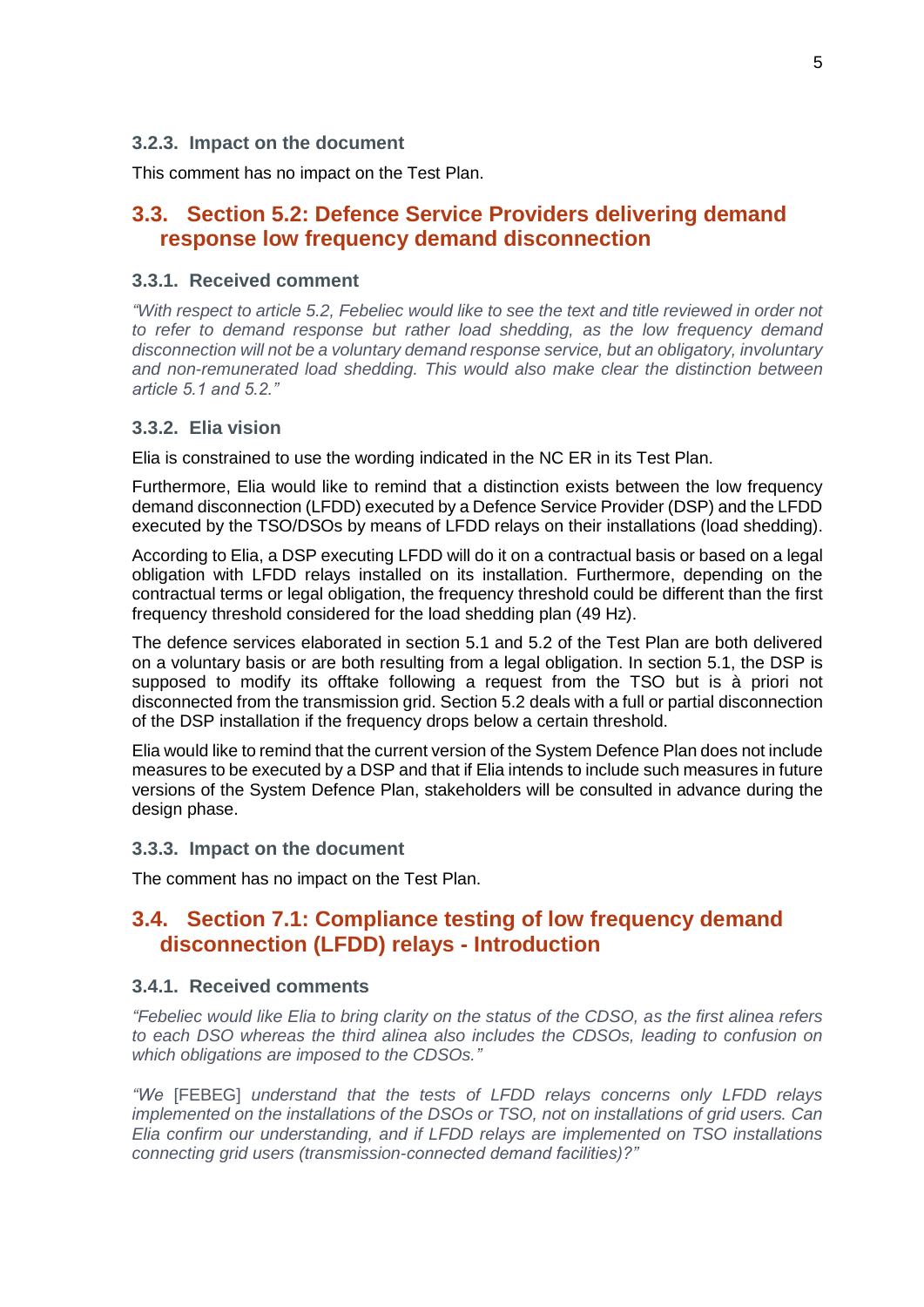### **3.4.2. Elia vision**

In response to these comments, Elia would like to clarify the applicability of tests to be executed on LFDD relays on installation of:

- CDSO
- $\bullet$  DSP

### **CDSO**

Currently CDSO are not involved in the LFDD plan. However, if a CDSO would be adopted in a future plan, LFDD relays installed on their installation would be subject to a similar test. The potential inclusion of a CDSO in a future LFDD plan will in any case be discussed in advance with the relevant stakeholders.

### **DSP**

According to the NC ER, LFDD relays can be tested in two different situations:

- 1. In the context of a LFDD test for defence service providers delivering demand response based on LFDD (Article 45(2) of the NC ER)
- 2. In the context of LFDD relays implemented on TSOs or public DSOs or CDSO installations (Article 47 of the NC ER).

As, in the version of the System Defence Plan submitted for approval to the Minister of Energy on September 30<sup>th</sup> 2019, Elia did not include measures to be executed by DSP delivering LFDD services, the proposal of the Test Plan does not foresee any test for LFDD relays implemented on transmission-connected demand facilities.

As indicated in the current proposal of the Test Plan, in case future versions of the System Defence Plan rely on measures from DSPs delivering demand response LFDD, a dedicated test will be developed in concertation with the stakeholders and taking into account the minimum requirements laid down in Article 45(2) of the NC ER and Article 37(4) of the NC DCC. In that case, a new version of the Test Plan will be submitted for approval.

### **3.4.3. Impact on the document**

The distinction between CDSO and DSO in paragraph 7.1 of the Test Plan will be made explicit. The text is replaced by: "*Each public DSO, CDSO & TSO shall execute testing on LFDD relays implemented on its installation considering the minimum requirements laid down in Article 47 of the NC ER and following the methodologies laid down in Article 37(6) and 39(5) of the NC DCC*."

No modification is required in the Test Plan to clarify the applicability of LFDD test on DSP installation.

### **3.5. Section 8: Definitions and acronyms**

### **3.5.1. Received comment**

*"Febeliec appreciates that Elia wants to make a distinction between public DSOs and CDSOs yet is not convinced, as also indicated numerous times before, that the proposed definition is compliant with the European context as described by the Clean Energy Package, where CDSOs are considered DSOs (albeit with potentially some derogations from the obligations for public DSOs if the Member States deems these necessary). Febeliec would thus like to invite Elia to always exhaustively mention both public DSOs and CDSOs if both are covered, which would also resolve the abovementioned issue related to article 7.1."*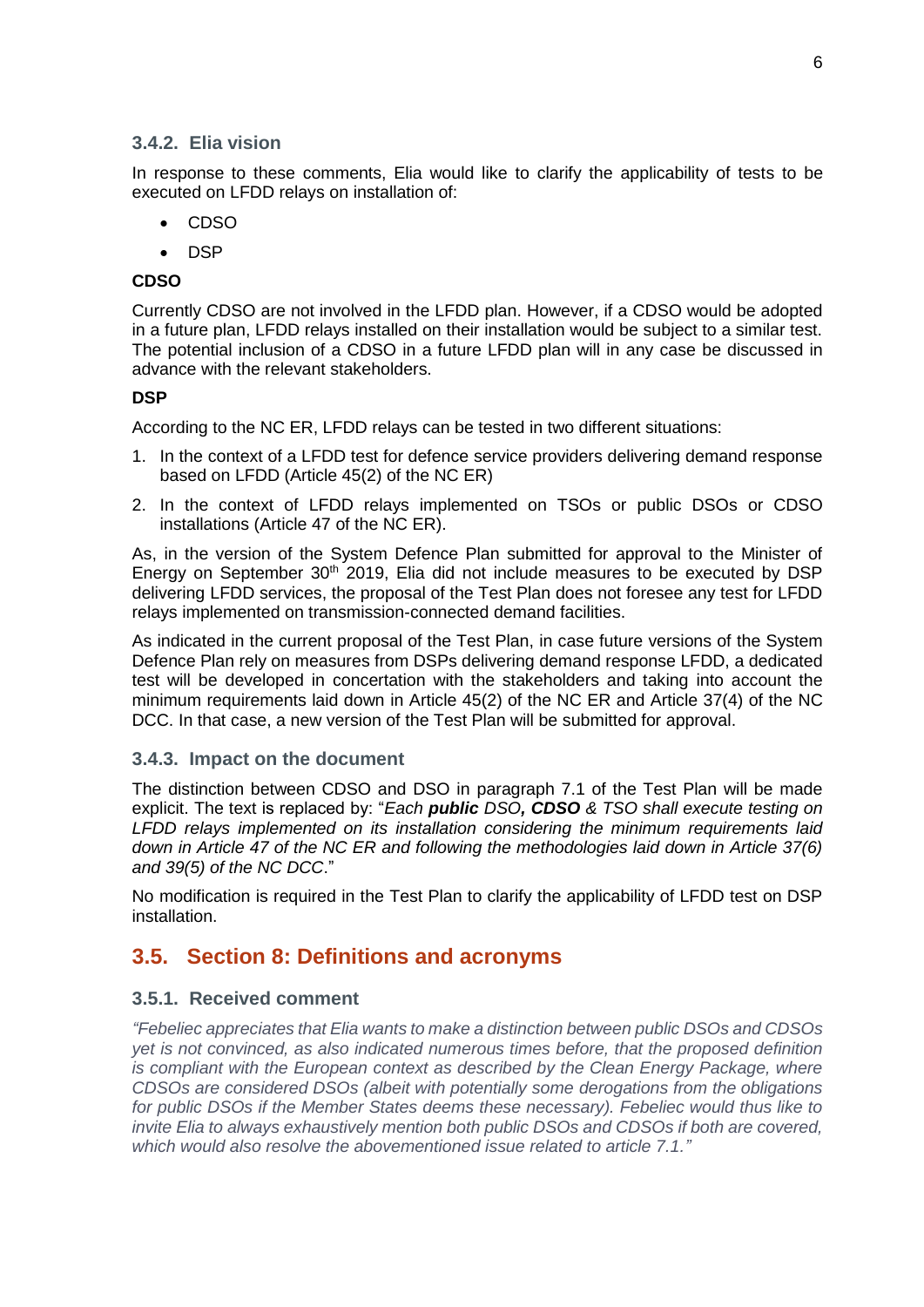### **3.5.2. Elia vision**

Elia agrees that a CDSO is a subset of a DSO in the context of the Clean Energy Package. To avoid any confusion, the distinction will be made explicit throughout the entire document.

The definition of DSO used in the Test Plan is slightly adapted.

### **3.5.3. Impact on the document**

A clear distinction between public DSO and CDSO has been made throughout the entire document. Public DSO and CDSO are now explicitly identified.

A precision is added on the definition of DSO "*DSO = Distribution System Operator. Where DSO is used in this document, it is to be understood as the operator of a public distribution system. For the avoidance of doubt, a CDSO is not to be interpreted as a sub category of a DSO in this document. Requirements for CDSOs are explicitly mentioned.*"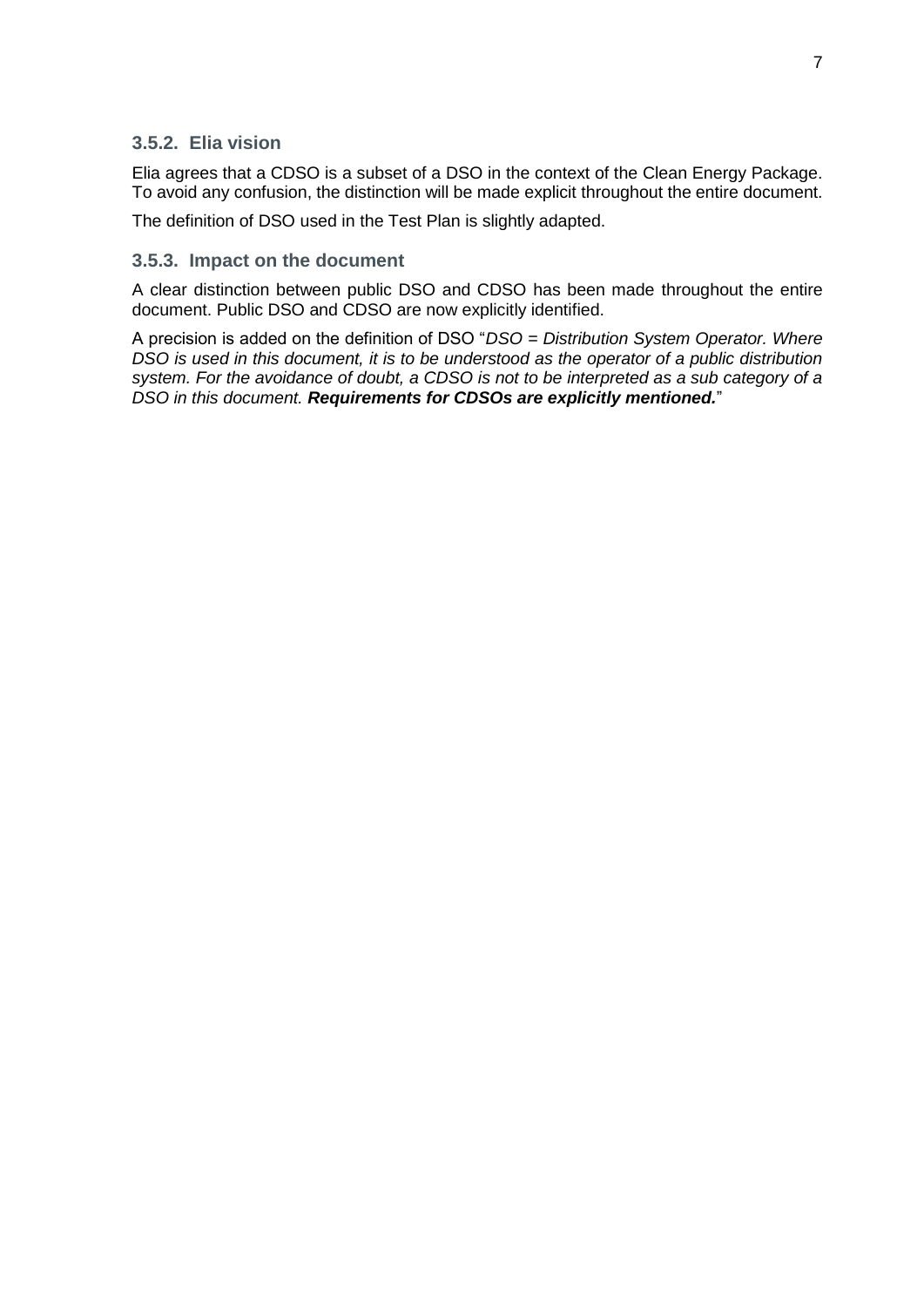## ANNEX I: FEEDBACK RECEIVED

## **1. Comments received from FEBEG**

Friday, November 15, 2019

20191014\_Two\_public consultations\_in the\_framwork\_in\_the\_network\_code\_on\_emergency\_and\_restor ation

| <b>Name</b>                                 | Jean-François Waignier                                                                                                                                                                                                                                                                                                                                                                            |
|---------------------------------------------|---------------------------------------------------------------------------------------------------------------------------------------------------------------------------------------------------------------------------------------------------------------------------------------------------------------------------------------------------------------------------------------------------|
| <b>Email</b>                                | jean-francois.waignier@febeg.be                                                                                                                                                                                                                                                                                                                                                                   |
| Organization                                | <b>FEBEG</b>                                                                                                                                                                                                                                                                                                                                                                                      |
| Comments/suggestions to the<br>consultation | Comments on public consultation testplan:<br>Art. 4.5 We understand that the tests of LFDD relays<br>concerns only LFDD relays implemented on the installations<br>of the DSOs or TSO, not on installations of grid users. Can<br>Elia confirm our understanding, and if LFDD relays are<br>implemented on TSO installations connecting grid users<br>(transmission-connected demand facilities)? |
| Almost done                                 |                                                                                                                                                                                                                                                                                                                                                                                                   |
|                                             |                                                                                                                                                                                                                                                                                                                                                                                                   |

You are about to submit your response. By clicking "Submit" you give us permission to analyze and<br>include your response in our results. After you click "Submit", you will no longer be able to go back and change any of your answers.

**Answer confidential?** 

**No** 

It is important to know that Elia will consolidate the different remarks and publish them on its website at the end of the consultation unless the respondent requests confidentiality in its response. The Elia response to the remarks made will be provided via a consultation report. This consultation report will also be published on the Elia website.